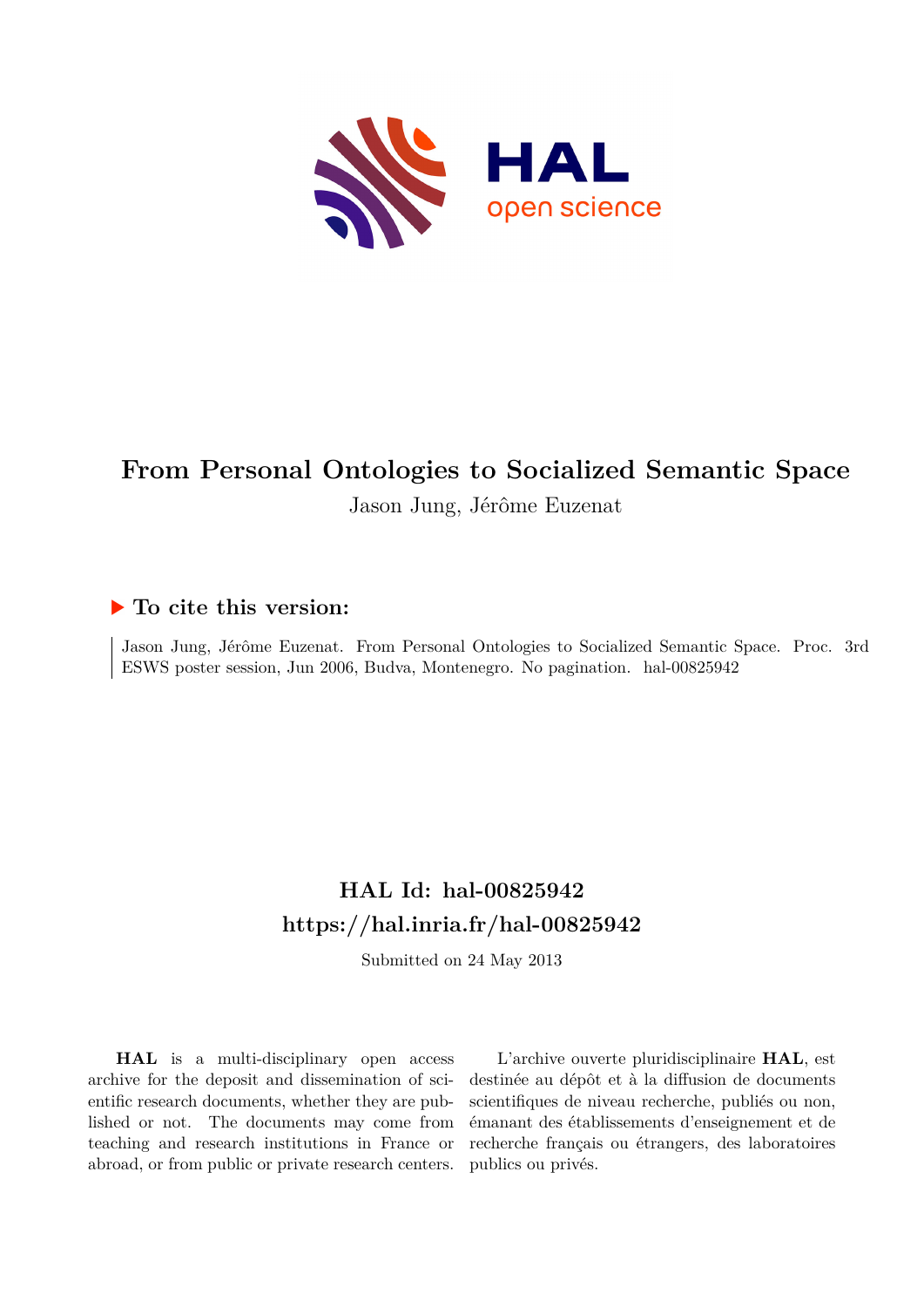## **From Personal Ontologies to Socialized Semantic Space**

Jason J. Jung INRIA Rhône-Alpes ZIRST 655 avenue de l'Europe, Montbonnot 38334 Saint Ismier cedex, France j2jung@intelligent.pe.kr

#### **ABSTRACT**

We have designed a three-layered model which involves the networks between people, the ontologies they use, and the concepts occurring in these ontologies. We propose how relationships in one network can be extracted from relationships in another one based on analysis techniques relying on this network specificity. For instance, similarity in the ontology layer can be extracted from a similarity measure on the concept layer.

#### **Keywords**

Semantic web, social network

#### **1. INTRODUCTION**

Social network is built from the explicit assertion by users that they have some relation with others or by the implicit evidence of such relations (e.g., co-authoring). In order to support efficient collaboration between users, we propose a three-layered architecture that is capable of capturing the semantics emerged from communities. These semantics are discovered from analyzing the user's social activities on the semantic space. In order words, while building the personal ontologies, the social activities such as linking to a certain user and referring to a domain ontology can represent the corresponding user's semantic preferences. In contrast, as a related work, a tripartite model (actors, concepts, and instances) in [2] has focused on the personal activities based on tagging instances. Also, the similarity measurement for socializing the users is done by co-occurrence analysis with instances and concepts applied by them.

#### **2. THREE-LAYERED ARCHITECTURE**

We have designed the three-layered architecture composed of social, ontology, and concept layer. In social layer  $(S)$ , nodes are representing people, and relations are the connections between peoples. It is a directed graph  $\langle N_S, E_S^{knows} \rangle$ , where  $N_S$  is a set of person and  $E_S^{knows} \subseteq N_S \times N_S$  the set of relations between these persons.

Demos and Posters of the 3rd European Semantic Web Conference  $(ESWC 2006)$ , Budva, Montenegro, 11th - 14th June, 2006

Jérôme Euzenat **INRIA Rhône-Alpes** ZIRST 655 avenue de l'Europe, Montbonnot 38334 Saint Ismier cedex, France Jerome.Euzenat@inrialpes.fr

**Ontology layer**  $\mathcal{O}$  is a network  $\langle N_O, E_O^i \rangle$ , in which  $N_O$  is a set of ontologies and  $E^i_O \subseteq N_O \times N_O$  the relationships between these ontologies. Two main kind of relations are i) import when some ontology explicitly import another ontology, and ii) refer when some ontology uses some concept defined in another ontology. The objective relationship from the  $S$  to the  $\mathcal O$  is through the explicit usage of ontology by a user which can be expressed by a relation:  $Use \subseteq N_S \times N_O$ .

In concept layer  $(C)$ , nodes are concepts, and links are the numerous kinds of links that can be found in ontologies. It is a network  $\langle N_C, E_C^i \rangle$ , in which  $N_C$  is a set of entity of an ontology (classes, properties, individuals) and  $E_C^i \subseteq N_C \times N_C$ the relationships between these entities. This time the relationships are far more numerous and depends on the kind of entity considered. Such relationships are i)  $subClass$  linking a class to its subclasses;  $ii) \ superClass(=\text{subClass}^{-1})$  linking a class to its super classes; iii) sibling linking a class to its siblings; *iv*) *disjoint* linking a class to the classes it is explicitly disjoint with; v)  $property(=domain^{-1})$  linking a class to its properties; vi)  $range^{-1}$  linking a class to the properties that refer to it. The objective relationship from the  $\mathcal O$  to the  $\mathcal C$  is through the definition of concept in an ontology which can be expressed by a relation:  $Defines \subseteq N_O \times N_C$ . However, this notion of definition is not easy to catch: it could be based on either the assertion of a constraint on some ontology entity or the namespace in which entity belongs. Wewill consider the namespace in the following.

#### **3. INFERRING RELATIONSHIPS**

This three-level semantic social network does not bring in itself new improvement for our peer-to-peer sharing application. In order to provide new insight in the possible collaborations it is necessary to analyze these networks and to propagate information from one layer to another. It is assumed that user behaviors is semantically socialized. We explain how, starting from the lower concept layer, it is possible to enrich the upper ontology layer and social layers with new relations from which social network analysis helps finding relevant peers. Besides the numerous relationships that can be found by construction of the concept layer, new relationships can be inferred between the entities. One particular relationship that will be interesting here is *similarity*. In order, to find relationship between concepts from different ontologies, identifying the entities denoting the same concept is a very important feature. As a matter of fact, most of the matching algorithms use some similarity measure or distance in order to match entities. In the spirit of net